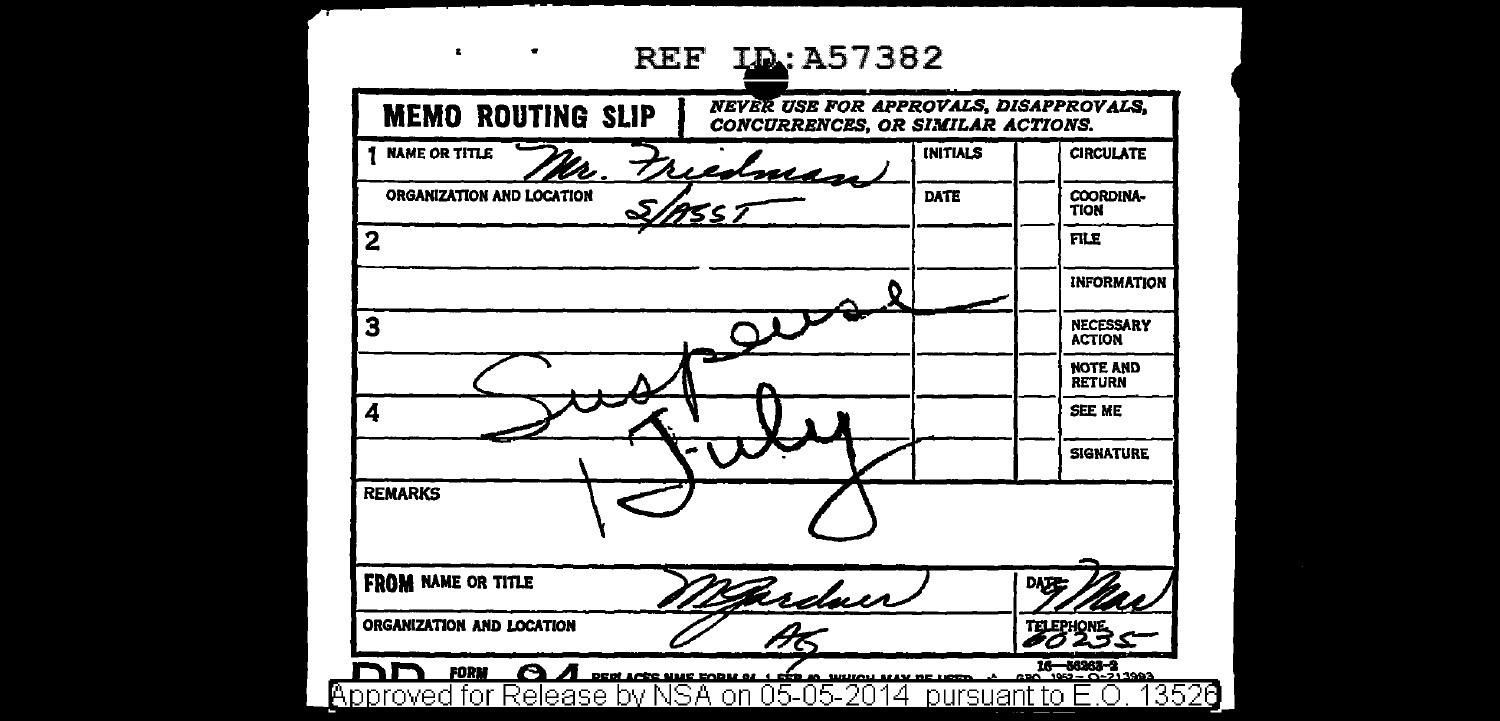

# OFFICE OF THE SECRETARY OF DEFENSE

25 Feb 54

MEMO FOR Mr. Wesley Reynolds

National Security Council 3001 Nr.braska Avenue Washington, D. C.

*/oe4.* 

The attached is per our telephone conversation. We are revising the Directive on "For Official Use Only", which w:i.11 relate to information requirj ng protection not within the purview of Executive Order  $10$  $50$ , A copy will be furnished to you when complete,

zdney s. rubenstein Colonel, USAF Assistant for Administrative Security Coordination

Incl Draft Direc on <sup>11</sup>Confiden ti aJ/Modified"

Other versions:<br>or CONFIDENTIAL - (Medified) or understand<br>or (Modified Handing) confidential<br>etc. n , Authorized<br>etc.

C-30214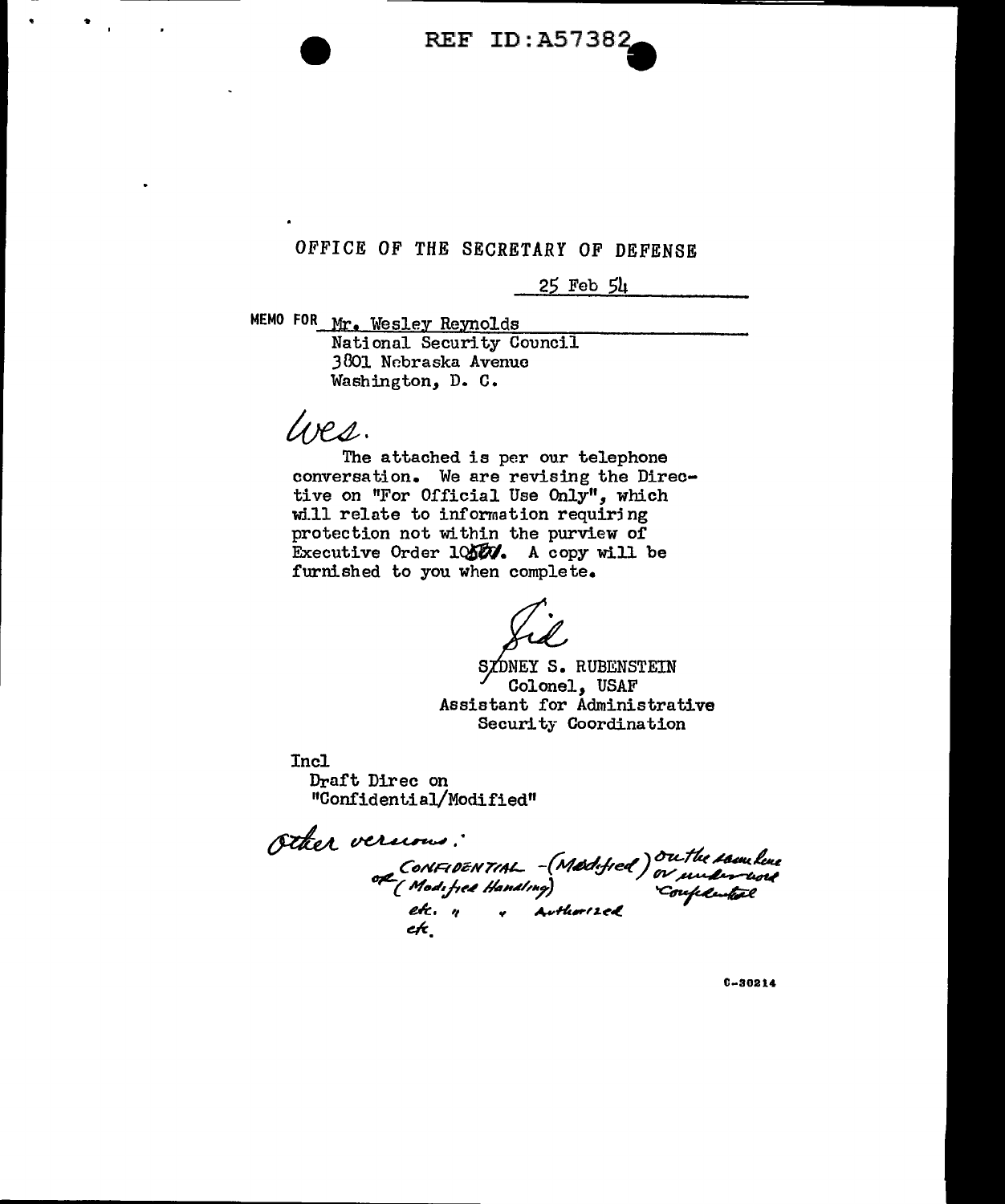**REF ID:A57382** 

ASCO-OSD

17 February 1954

# **DRAFT**

DRAFT

# PROPOSED DEPARTMENT OF DEFENSE DIRECTIVE

- **SUBJECT** Policy Governing the Transmission and Safekeeping of Defense Information Classified Confidential/Modified
- References: (a) Executive Order 10501, Section 14, 5 November 1953
	- (Ъ) Department of Defense Directive 5200.1, 19 November 1953, subject: "Safeguarding Official Information in the Interests of the Defense of the United States"
	- $(c)$ Department of Defense Directive 5200.3, 21 December 1953, subject: "Department of Defense Policy for Assignment of Classification Categories to Official Defense Information"

# I. PURPOSE

- $A_{\bullet}$  Pursuant to authority contained in Section  $\Pi_l$  of Executive Order 10501, to prescribe regulations for the transmission and safekeeping of defense information classified Confidential in connection with combat or combat-related operations.
- B. To identify the above type of Confidential defense information by establishing the term "Confidential/iodified".

### II. BACKGROUND

A considerable volume of defense information classified Confidential concerns military operations related to planning, operations, training, communications, and the logistical support thereof. This information is connected ut th combat or combat-related operations, and requires the means for transmission and safekeeping compatible with the proper and effective accomplishment of the mission of the Department of Defense. The procedures for transmission and safekeeping of Confidential defense information as set forth in Executive Order 10501 need modification to meet the above requirement. Section 14 of the Executive Order recognizes the possible necessity for modification and authorizes the Secretary of Defense to prescribe such regulations as he may consider necessary.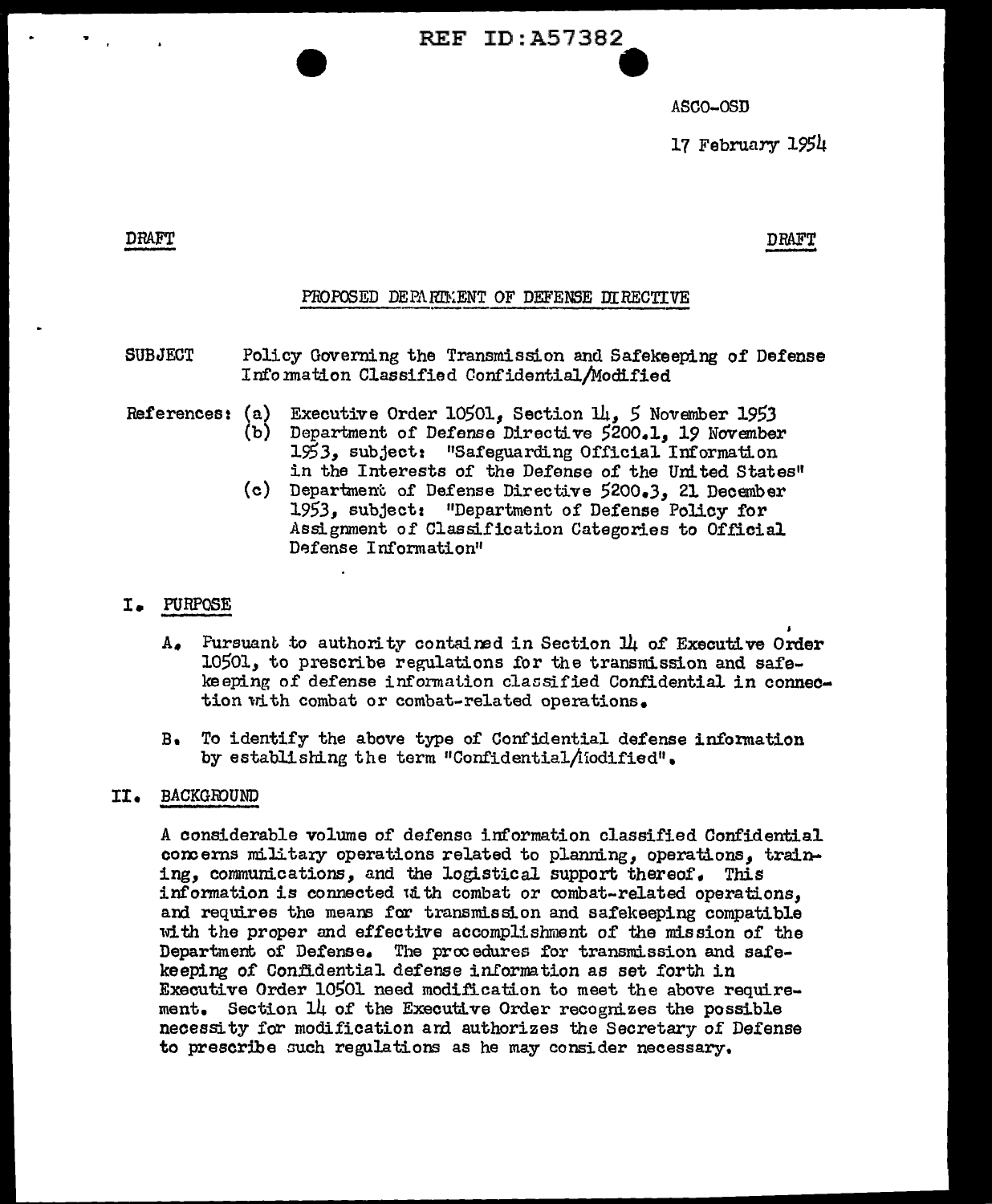**REF ID: A57382** 

 $DIP'FT$ 

DRAFT

#### POLICY III.

The provisions of Executive Order 10501 regarding the transmission and safekeeping of defense information classified Confidential are modified in accordance with the following definitions and procedures.

#### Definitions A.,

1. Combat or Combat-Related Operations

Combat or combat-related operitions, actual or simulated, relate to military planning, opentions, training, communications and the logistical support thereof.

2. Confidential/iodified (Note DOD Directive 5200.1-Sec. III and DOD Directive 5200.3-App. Para.  $2a)$ 

Confident al *fiodified* dofense information is that  $(1)$  which pertains to combat or combat-related operations, actual or simulated, and (2) which will be adequately protected by the procedures for transmission and safekeeping set forth . in Section III  $B$  1 and 2 below. Such information includes, but is not limited to, the following:

- a. Training, Field and Technical manuals and related material.
- Fhotographs, negatives, photostats, diagrams or materials.  $b_{\bullet}$
- c. Defense procurement plans, including procurement contracts and related matters.
- d. Communications material and messages. (DOD Directive 5200.1-Sec. VI amended accordingly)
- Certain documents regarding engineering plans and design  $e_{\bullet}$ details, computation, method of procossing or assembling, which are essential to the functioning or use of an article of materiel.
- f. Ifilitary maps and aerial photography, and related material, which require wide dissemination for military purposes.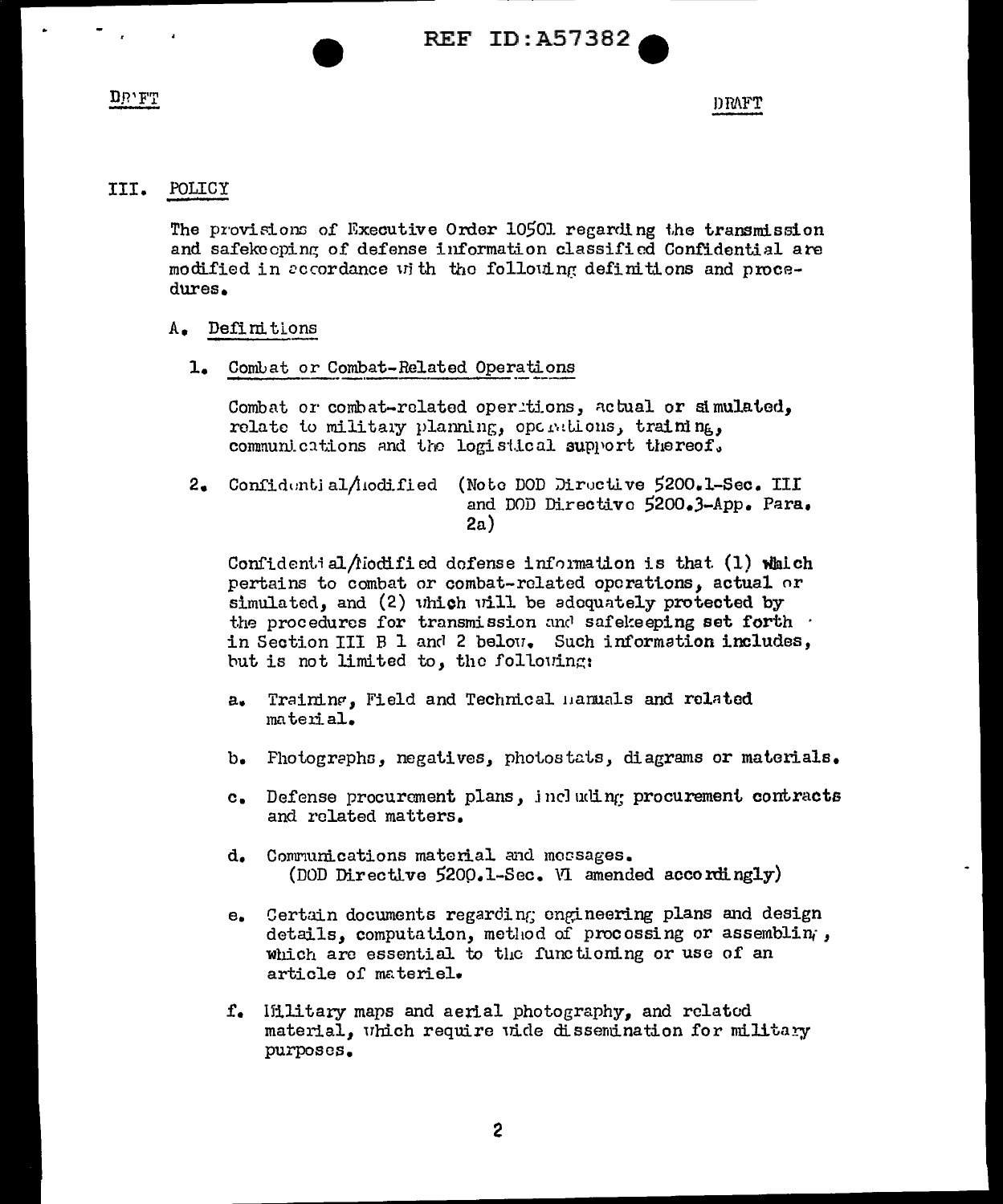**REF ID:A57382** 

**DRAFT** 

**DRAFT** 

g. Information received from or furnished to foreign nations under existing international exchange of information sgreements and policies.

#### Procedures  $B_{\bullet}$

1. Transmission  $(E_0 0. 10501, Sec. 8(d)$  amended accordingly)

Documents and material designated Confidential/Modified will normally be transmitted by ordinary mail within the United States, but without precluding a more secure means if desired. Outside the Continental United States. Confidential/lodified defense material uill be transmitted by ordinary mail which is under the control of the United States and Canadian Governments, or transmitted by unaccompanied State Department air or surface pouch. The above does not preclude a more secure moans if desired.

2. Safekeeping (E.O. 10501, Sec. 6(b) amended accordingly)

Documents and material designated Confidential/Modified will ordinarily be stored in a container equipped with a reasonably secure locking device or in any other manner determined by proper authority which will afford adequate protection. This does not preclude a more secure means of storage if desired.

3. NATO and Other Foreign Originated Matter

Information received from NATO or other friendly foreign nations may be designated Confidential/Modified if the degree of protection is equivalent to or greater than that required by the foreign source of such information, as prescribed in Section 3(e) of Executive Order 10501. (DOD Directive  $5200 - 1 - \text{Sec. V}$  amended accordingly)

#### IV. **ACTION**

'Authority is hereby delegated to the Secretaries of the Military Departments to prescribe such regulations as may be necessary to implement this policy with regard to the transmission and safekeeping of Confidential/iodified defense information.